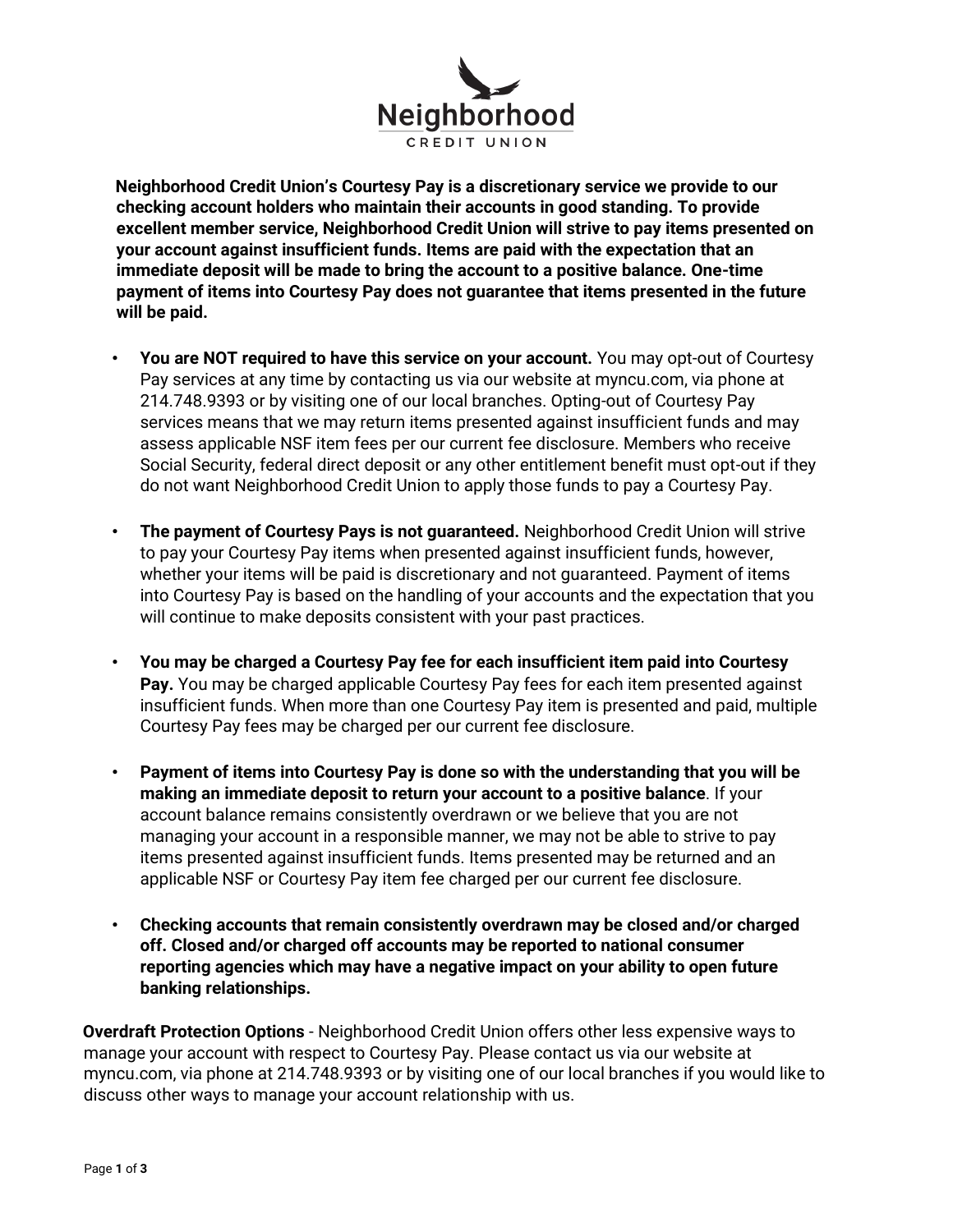

| <b>Product/Service</b>                                    | <b>Description</b>                                                                                                                   | Cost                                  |
|-----------------------------------------------------------|--------------------------------------------------------------------------------------------------------------------------------------|---------------------------------------|
| Transfer from your<br>Neighborhood CU<br>saving's account | If you have accounts with us, you can authorize<br>us in advance to transfer the funds needed to<br>cover Courtesy Pay.              | \$5 per transfer                      |
| Transfer from a<br>Line of Credit                         | This product requires you to complete an<br>application; approval and Annual Percentage Rate<br>(APR) are based on creditworthiness. | Applicable<br>APR based on<br>balance |

**Courtesy Pay and Good Standing -** Courtesy Pay is a discretionary service of Neighborhood Credit Union. Any account holder who holds an eligible account type at Neighborhood Credit Union and is in good standing will be covered by our service. You will be in good standing if the account is not dormant, has account deposits consistent with their past account activity, has not been continuously overdrawn for more than 30 days, does not have a delinquent loan for more than 15 days, does not have any default activities, garnishments, levies or liens and has had at least one deposit in the last 30 days. Additionally, the account holder cannot have an existing Courtesy Pay loan with an outstanding balance.

When you are eligible for our Courtesy Pay service, we will determine and notify you of the amount of Courtesy Pay coverage for which you are eligible not to exceed \$3,000 (at our discretion we may exceed that amount). Your Courtesy Pay limit will be evaluated monthly, and you will be notified of your new available Courtesy Pay limit on your statement.

We do not guarantee that we will always authorize and pay any type of transaction. If we do not authorize and pay a Courtesy Pay item, the transaction will be declined. Neighborhood Credit Union is not obligated to pay Courtesy Pay items for any account even if we have paid them in the past. In addition, transactions will not be paid into Courtesy Pay in any month in which the account is not in good standing.

**Transactions eligible for Courtesy Pay coverage include:** 

| <b>Checks</b>                 | <b>ATM Transactions</b>                        |
|-------------------------------|------------------------------------------------|
| <b>ACH Transactions</b>       | <b>Everyday Debit Card Transactions</b>        |
| <b>In-person Transactions</b> | <b>Pre-authorized Reoccurring Transactions</b> |

**ATM and Everyday Debit Card Transaction -** ATM and everyday debit card transactions require that you authorize us to strive to pay those transaction types. If you have authorized us to strive to pay those transaction types, applicable Courtesy Pay fees may be assessed for items paid into Courtesy Pay.

You may opt out of coverage on everyday debit card and ATM transactions at any time by contacting us via our website at myncu.com, via phone at 214.748.9393 or by visiting one of our local branches.

**Payment Order of Items –** Neighborhood Credit Union pays all items in the order they are received and uses the available account balance**.**